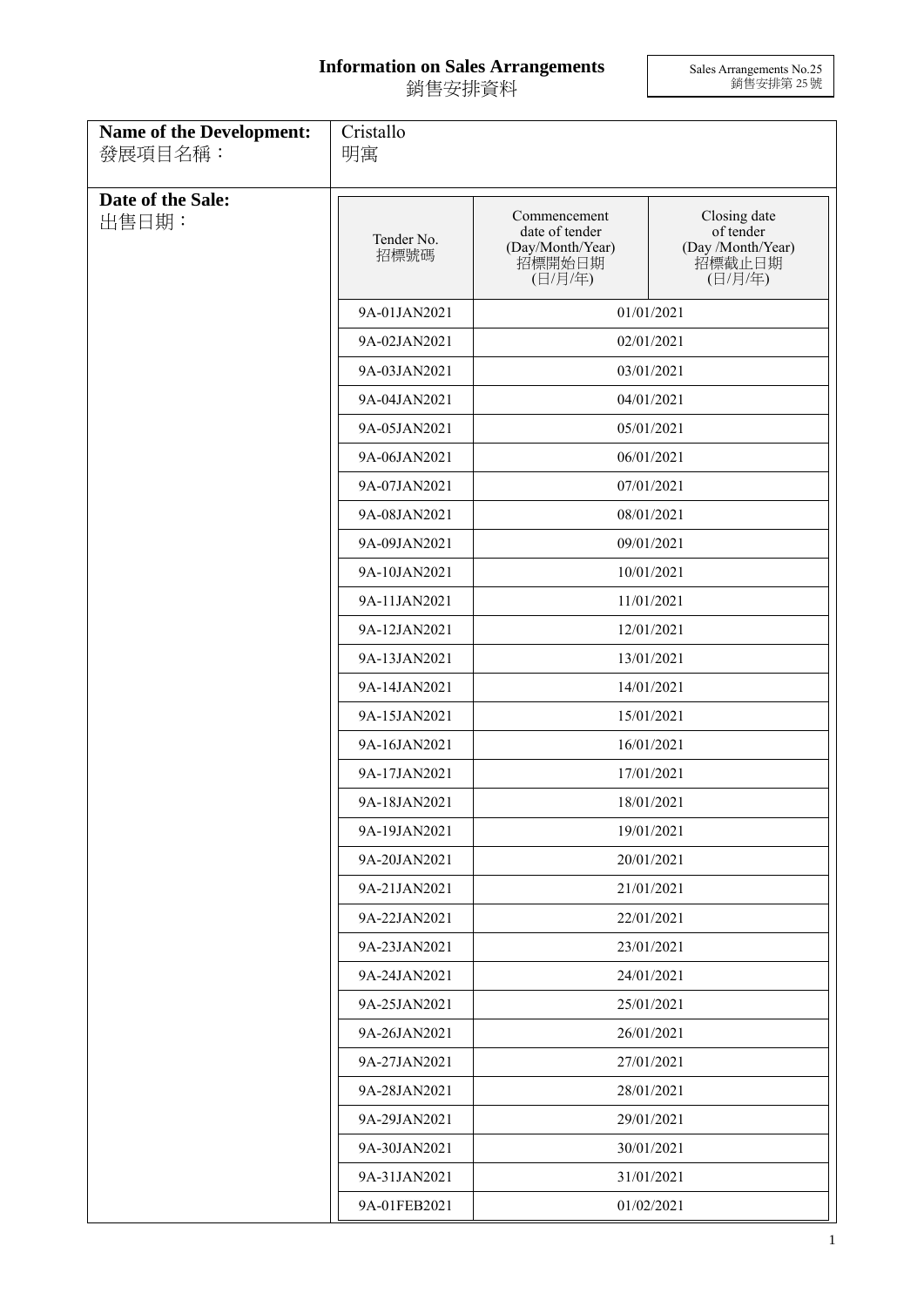| 9A-02FEB2021 | 02/02/2021 |
|--------------|------------|
| 9A-03FEB2021 | 03/02/2021 |
| 9A-04FEB2021 | 04/02/2021 |
| 9A-05FEB2021 | 05/02/2021 |
| 9A-06FEB2021 | 06/02/2021 |
| 9A-07FEB2021 | 07/02/2021 |
| 9A-08FEB2021 | 08/02/2021 |
| 9A-09FEB2021 | 09/02/2021 |
| 9A-10FEB2021 | 10/02/2021 |
| 9A-11FEB2021 | 11/02/2021 |
| 9A-12FEB2021 | 12/02/2021 |
| 9A-13FEB2021 | 13/02/2021 |
| 9A-14FEB2021 | 14/02/2021 |
| 9A-15FEB2021 | 15/02/2021 |
| 9A-16FEB2021 | 16/02/2021 |
| 9A-17FEB2021 | 17/02/2021 |
| 9A-18FEB2021 | 18/02/2021 |
| 9A-19FEB2021 | 19/02/2021 |
| 9A-20FEB2021 | 20/02/2021 |
| 9A-21FEB2021 | 21/02/2021 |
| 9A-22FEB2021 | 22/02/2021 |
| 9A-23FEB2021 | 23/02/2021 |
| 9A-24FEB2021 | 24/02/2021 |
| 9A-25FEB2021 | 25/02/2021 |
| 9A-26FEB2021 | 26/02/2021 |
| 9A-27FEB2021 | 27/02/2021 |
| 9A-28FEB2021 | 28/02/2021 |
|              |            |
|              |            |
|              |            |
|              |            |
|              |            |
|              |            |
|              |            |
|              |            |
|              |            |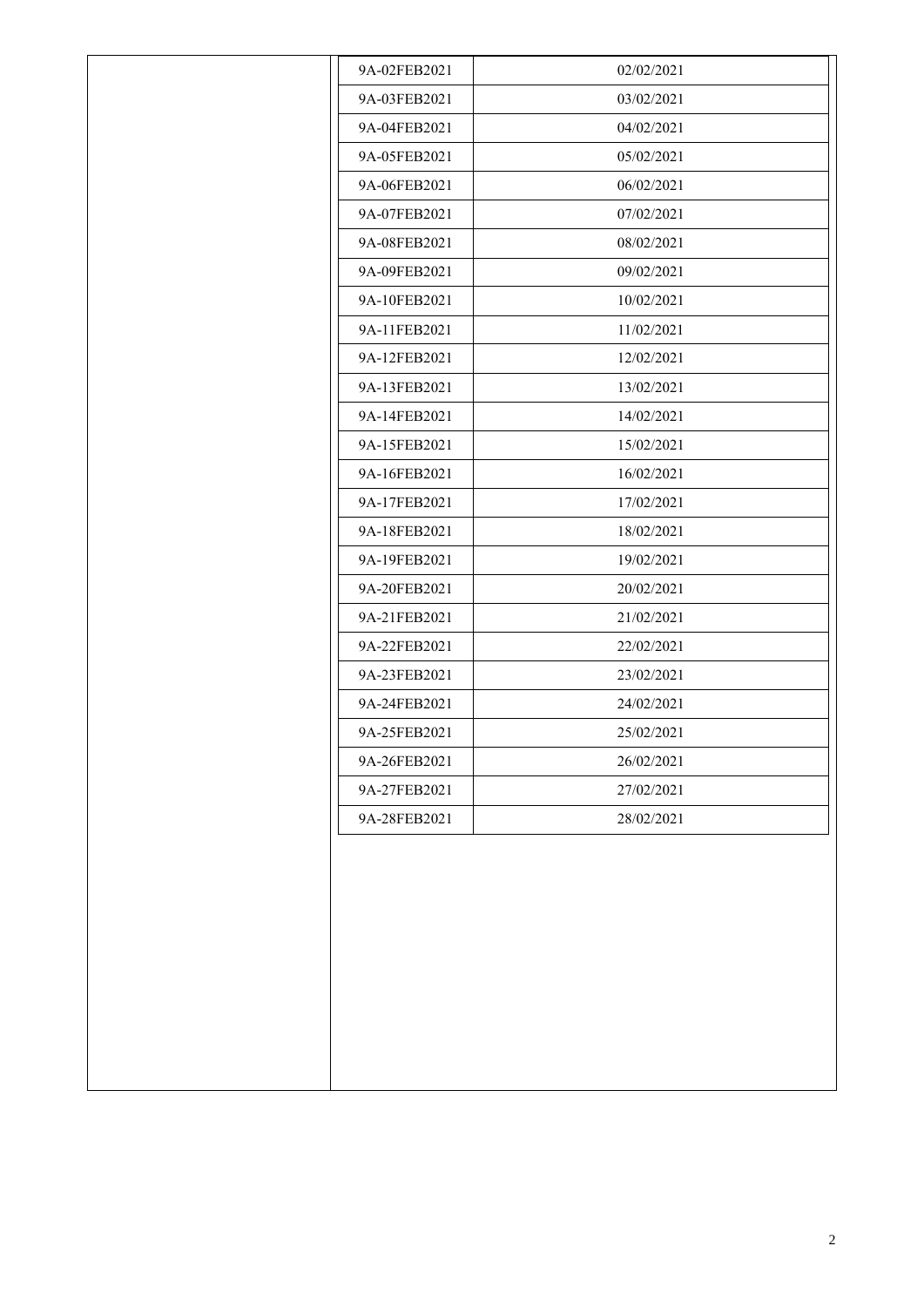| Time of the Sale: |                    |                                          |                                     |
|-------------------|--------------------|------------------------------------------|-------------------------------------|
| 出售時間:             | Tender No.<br>招標號碼 | Commencement<br>time of tender<br>招標開始時間 | Closing time<br>of tender<br>招標截止時間 |
|                   | 9A-01JAN2021       | 4:00 p.m. 下午4時                           | 5:00 p.m. 下午5時                      |
|                   | 9A-02JAN2021       | 4:00 p.m. 下午4時                           | 5:00 p.m. 下午5時                      |
|                   | 9A-03JAN2021       | 4:00 p.m. 下午4時                           | 5:00 p.m. 下午5時                      |
|                   | 9A-04JAN2021       | 4:00 p.m. 下午4時                           | 5:00 p.m. 下午5時                      |
|                   | 9A-05JAN2021       | 4:00 p.m. 下午4時                           | 5:00 p.m. 下午5時                      |
|                   | 9A-06JAN2021       | 4:00 p.m. 下午4時                           | 5:00 p.m. 下午5時                      |
|                   | 9A-07JAN2021       | 4:00 p.m. 下午4時                           | 5:00 p.m. 下午5時                      |
|                   | 9A-08JAN2021       | 4:00 p.m. 下午4時                           | 5:00 p.m. 下午5時                      |
|                   | 9A-09JAN2021       | 4:00 p.m. 下午4時                           | 5:00 p.m. 下午5時                      |
|                   | 9A-10JAN2021       | 4:00 p.m. 下午4時                           | 5:00 p.m. 下午5時                      |
|                   | 9A-11JAN2021       | 4:00 p.m. 下午4時                           | 5:00 p.m. 下午5時                      |
|                   | 9A-12JAN2021       | 4:00 p.m. 下午4時                           | 5:00 p.m. 下午5時                      |
|                   | 9A-13JAN2021       | 4:00 p.m. 下午4時                           | 5:00 p.m. 下午5時                      |
|                   | 9A-14JAN2021       | 4:00 p.m. 下午4時                           | 5:00 p.m. 下午5時                      |
|                   | 9A-15JAN2021       | 4:00 p.m. 下午4時                           | 5:00 p.m. 下午5時                      |
|                   | 9A-16JAN2021       | 4:00 p.m. 下午4時                           | 5:00 p.m. 下午5時                      |
|                   | 9A-17JAN2021       | 4:00 p.m. 下午4時                           | 5:00 p.m. 下午5時                      |
|                   | 9A-18JAN2021       | 4:00 p.m. 下午4時                           | 5:00 p.m. 下午5時                      |
|                   | 9A-19JAN2021       | 4:00 p.m. 下午4時                           | 5:00 p.m. 下午5時                      |
|                   | 9A-20JAN2021       | 4:00 p.m. 下午4時                           | 5:00 p.m. 下午5時                      |
|                   | 9A-21JAN2021       | 4:00 p.m. 下午4時                           | 5:00 p.m. 下午5時                      |
|                   | 9A-22JAN2021       | 4:00 p.m. 下午4時                           | 5:00 p.m. 下午5時                      |
|                   | 9A-23JAN2021       | 4:00 p.m. 下午4時                           | 5:00 p.m. 下午5時                      |
|                   | 9A-24JAN2021       | 4:00 p.m. 下午4時                           | 5:00 p.m. 下午5時                      |
|                   | 9A-25JAN2021       | 4:00 p.m. 下午4時                           | 5:00 p.m. 下午5時                      |
|                   | 9A-26JAN2021       | 4:00 p.m. 下午4時                           | 5:00 p.m. 下午5時                      |
|                   | 9A-27JAN2021       | 4:00 p.m. 下午4時                           | 5:00 p.m. 下午5時                      |
|                   | 9A-28JAN2021       | 4:00 p.m. 下午4時                           | 5:00 p.m. 下午5時                      |
|                   | 9A-29JAN2021       | 4:00 p.m. 下午4時                           | 5:00 p.m. 下午5時                      |
|                   | 9A-30JAN2021       | 4:00 p.m. 下午4時                           | 5:00 p.m. 下午5時                      |
|                   | 9A-31JAN2021       | 4:00 p.m. 下午4時                           | 5:00 p.m. 下午5時                      |
|                   | 9A-01FEB2021       | 4:00 p.m. 下午4時                           | 5:00 p.m. 下午5時                      |
|                   | 9A-02FEB2021       | 4:00 p.m. 下午4時                           | 5:00 p.m. 下午5時                      |
|                   | 9A-03FEB2021       | 4:00 p.m. 下午4時                           | 5:00 p.m. 下午5時                      |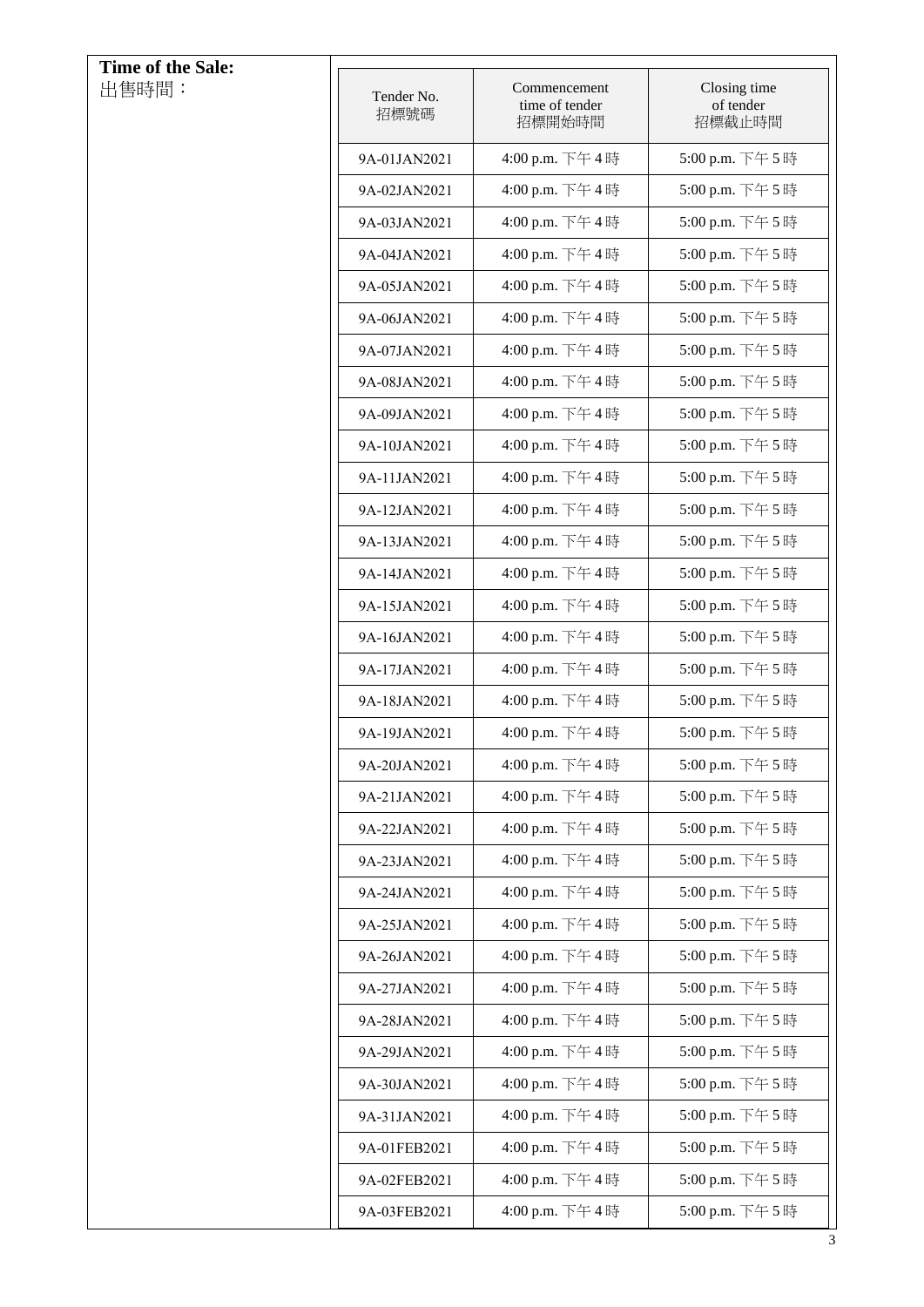| 4:00 p.m. 下午4時<br>5:00 p.m. 下午5時<br>9A-05FEB2021<br>4:00 p.m. 下午4時<br>5:00 p.m. 下午5時<br>9A-06FEB2021<br>4:00 p.m. 下午4時<br>5:00 p.m. 下午5時<br>9A-07FEB2021<br>4:00 p.m. 下午4時<br>5:00 p.m. 下午5時<br>9A-08FEB2021<br>4:00 p.m. 下午4時<br>5:00 p.m. 下午5時<br>9A-09FEB2021<br>4:00 p.m. 下午4時<br>5:00 p.m. 下午5時<br>9A-10FEB2021<br>4:00 p.m. 下午4時<br>5:00 p.m. 下午5時<br>9A-11FEB2021<br>4:00 p.m. 下午4時<br>5:00 p.m. 下午5時<br>9A-12FEB2021<br>4:00 p.m. 下午4時<br>5:00 p.m. 下午5時<br>9A-13FEB2021<br>4:00 p.m. 下午4時<br>5:00 p.m. 下午5時<br>9A-14FEB2021<br>4:00 p.m. 下午4時<br>5:00 p.m. 下午5時<br>9A-15FEB2021<br>4:00 p.m. 下午4時<br>5:00 p.m. 下午5時<br>9A-16FEB2021<br>4:00 p.m. 下午4時<br>5:00 p.m. 下午5時<br>9A-17FEB2021<br>4:00 p.m. 下午4時<br>5:00 p.m. 下午5時<br>9A-18FEB2021<br>5:00 p.m. 下午5時<br>4:00 p.m. 下午4時<br>9A-19FEB2021<br>4:00 p.m. 下午4時<br>5:00 p.m. 下午5時<br>9A-20FEB2021<br>4:00 p.m. 下午4時<br>5:00 p.m. 下午5時<br>9A-21FEB2021<br>4:00 p.m. 下午4時<br>5:00 p.m. 下午5時<br>9A-22FEB2021<br>4:00 p.m. 下午4時<br>5:00 p.m. 下午5時<br>9A-23FEB2021<br>5:00 p.m. 下午5時<br>4:00 p.m. 下午4時<br>9A-24FEB2021<br>4:00 p.m. 下午4時<br>5:00 p.m. 下午5時<br>9A-25FEB2021<br>4:00 p.m. 下午4時<br>5:00 p.m. 下午5時<br>9A-26FEB2021<br>4:00 p.m. 下午4時<br>5:00 p.m. 下午5時<br>9A-27FEB2021<br>4:00 p.m. 下午4時<br>5:00 p.m. 下午5時<br>9A-28FEB2021<br>(Note : please refer to "Other matters" below)<br>(注意: 請參閱下文「其他事項 」)<br>Place where the sale will<br>B/F of Railway Plaza, No.39 Chatham Road South, Tsim Sha<br>take place:<br>Tsui, Kowloon<br>出售地點:<br>九龍尖沙咀漆咸道南 39 號鐵路大廈地庫<br><b>Number of specified</b><br>$\mathbf{1}$<br>residential properties<br>that will be offered to be<br>sold:<br>將提供出售的指明住宅物<br>業的數目 | 9A-04FEB2021 | 4:00 p.m. 下午4時 | 5:00 p.m. 下午5時 |
|----------------------------------------------------------------------------------------------------------------------------------------------------------------------------------------------------------------------------------------------------------------------------------------------------------------------------------------------------------------------------------------------------------------------------------------------------------------------------------------------------------------------------------------------------------------------------------------------------------------------------------------------------------------------------------------------------------------------------------------------------------------------------------------------------------------------------------------------------------------------------------------------------------------------------------------------------------------------------------------------------------------------------------------------------------------------------------------------------------------------------------------------------------------------------------------------------------------------------------------------------------------------------------------------------------------------------------------------------------------------------------------------------------------------------------------------------------------------------------------------------------------------------------------------------------------------------------------------------------------------------------------------------------------------|--------------|----------------|----------------|
|                                                                                                                                                                                                                                                                                                                                                                                                                                                                                                                                                                                                                                                                                                                                                                                                                                                                                                                                                                                                                                                                                                                                                                                                                                                                                                                                                                                                                                                                                                                                                                                                                                                                      |              |                |                |
|                                                                                                                                                                                                                                                                                                                                                                                                                                                                                                                                                                                                                                                                                                                                                                                                                                                                                                                                                                                                                                                                                                                                                                                                                                                                                                                                                                                                                                                                                                                                                                                                                                                                      |              |                |                |
|                                                                                                                                                                                                                                                                                                                                                                                                                                                                                                                                                                                                                                                                                                                                                                                                                                                                                                                                                                                                                                                                                                                                                                                                                                                                                                                                                                                                                                                                                                                                                                                                                                                                      |              |                |                |
|                                                                                                                                                                                                                                                                                                                                                                                                                                                                                                                                                                                                                                                                                                                                                                                                                                                                                                                                                                                                                                                                                                                                                                                                                                                                                                                                                                                                                                                                                                                                                                                                                                                                      |              |                |                |
|                                                                                                                                                                                                                                                                                                                                                                                                                                                                                                                                                                                                                                                                                                                                                                                                                                                                                                                                                                                                                                                                                                                                                                                                                                                                                                                                                                                                                                                                                                                                                                                                                                                                      |              |                |                |
|                                                                                                                                                                                                                                                                                                                                                                                                                                                                                                                                                                                                                                                                                                                                                                                                                                                                                                                                                                                                                                                                                                                                                                                                                                                                                                                                                                                                                                                                                                                                                                                                                                                                      |              |                |                |
|                                                                                                                                                                                                                                                                                                                                                                                                                                                                                                                                                                                                                                                                                                                                                                                                                                                                                                                                                                                                                                                                                                                                                                                                                                                                                                                                                                                                                                                                                                                                                                                                                                                                      |              |                |                |
|                                                                                                                                                                                                                                                                                                                                                                                                                                                                                                                                                                                                                                                                                                                                                                                                                                                                                                                                                                                                                                                                                                                                                                                                                                                                                                                                                                                                                                                                                                                                                                                                                                                                      |              |                |                |
|                                                                                                                                                                                                                                                                                                                                                                                                                                                                                                                                                                                                                                                                                                                                                                                                                                                                                                                                                                                                                                                                                                                                                                                                                                                                                                                                                                                                                                                                                                                                                                                                                                                                      |              |                |                |
|                                                                                                                                                                                                                                                                                                                                                                                                                                                                                                                                                                                                                                                                                                                                                                                                                                                                                                                                                                                                                                                                                                                                                                                                                                                                                                                                                                                                                                                                                                                                                                                                                                                                      |              |                |                |
|                                                                                                                                                                                                                                                                                                                                                                                                                                                                                                                                                                                                                                                                                                                                                                                                                                                                                                                                                                                                                                                                                                                                                                                                                                                                                                                                                                                                                                                                                                                                                                                                                                                                      |              |                |                |
|                                                                                                                                                                                                                                                                                                                                                                                                                                                                                                                                                                                                                                                                                                                                                                                                                                                                                                                                                                                                                                                                                                                                                                                                                                                                                                                                                                                                                                                                                                                                                                                                                                                                      |              |                |                |
|                                                                                                                                                                                                                                                                                                                                                                                                                                                                                                                                                                                                                                                                                                                                                                                                                                                                                                                                                                                                                                                                                                                                                                                                                                                                                                                                                                                                                                                                                                                                                                                                                                                                      |              |                |                |
|                                                                                                                                                                                                                                                                                                                                                                                                                                                                                                                                                                                                                                                                                                                                                                                                                                                                                                                                                                                                                                                                                                                                                                                                                                                                                                                                                                                                                                                                                                                                                                                                                                                                      |              |                |                |
|                                                                                                                                                                                                                                                                                                                                                                                                                                                                                                                                                                                                                                                                                                                                                                                                                                                                                                                                                                                                                                                                                                                                                                                                                                                                                                                                                                                                                                                                                                                                                                                                                                                                      |              |                |                |
|                                                                                                                                                                                                                                                                                                                                                                                                                                                                                                                                                                                                                                                                                                                                                                                                                                                                                                                                                                                                                                                                                                                                                                                                                                                                                                                                                                                                                                                                                                                                                                                                                                                                      |              |                |                |
|                                                                                                                                                                                                                                                                                                                                                                                                                                                                                                                                                                                                                                                                                                                                                                                                                                                                                                                                                                                                                                                                                                                                                                                                                                                                                                                                                                                                                                                                                                                                                                                                                                                                      |              |                |                |
|                                                                                                                                                                                                                                                                                                                                                                                                                                                                                                                                                                                                                                                                                                                                                                                                                                                                                                                                                                                                                                                                                                                                                                                                                                                                                                                                                                                                                                                                                                                                                                                                                                                                      |              |                |                |
|                                                                                                                                                                                                                                                                                                                                                                                                                                                                                                                                                                                                                                                                                                                                                                                                                                                                                                                                                                                                                                                                                                                                                                                                                                                                                                                                                                                                                                                                                                                                                                                                                                                                      |              |                |                |
|                                                                                                                                                                                                                                                                                                                                                                                                                                                                                                                                                                                                                                                                                                                                                                                                                                                                                                                                                                                                                                                                                                                                                                                                                                                                                                                                                                                                                                                                                                                                                                                                                                                                      |              |                |                |
|                                                                                                                                                                                                                                                                                                                                                                                                                                                                                                                                                                                                                                                                                                                                                                                                                                                                                                                                                                                                                                                                                                                                                                                                                                                                                                                                                                                                                                                                                                                                                                                                                                                                      |              |                |                |
|                                                                                                                                                                                                                                                                                                                                                                                                                                                                                                                                                                                                                                                                                                                                                                                                                                                                                                                                                                                                                                                                                                                                                                                                                                                                                                                                                                                                                                                                                                                                                                                                                                                                      |              |                |                |
|                                                                                                                                                                                                                                                                                                                                                                                                                                                                                                                                                                                                                                                                                                                                                                                                                                                                                                                                                                                                                                                                                                                                                                                                                                                                                                                                                                                                                                                                                                                                                                                                                                                                      |              |                |                |
|                                                                                                                                                                                                                                                                                                                                                                                                                                                                                                                                                                                                                                                                                                                                                                                                                                                                                                                                                                                                                                                                                                                                                                                                                                                                                                                                                                                                                                                                                                                                                                                                                                                                      |              |                |                |
|                                                                                                                                                                                                                                                                                                                                                                                                                                                                                                                                                                                                                                                                                                                                                                                                                                                                                                                                                                                                                                                                                                                                                                                                                                                                                                                                                                                                                                                                                                                                                                                                                                                                      |              |                |                |
|                                                                                                                                                                                                                                                                                                                                                                                                                                                                                                                                                                                                                                                                                                                                                                                                                                                                                                                                                                                                                                                                                                                                                                                                                                                                                                                                                                                                                                                                                                                                                                                                                                                                      |              |                |                |
|                                                                                                                                                                                                                                                                                                                                                                                                                                                                                                                                                                                                                                                                                                                                                                                                                                                                                                                                                                                                                                                                                                                                                                                                                                                                                                                                                                                                                                                                                                                                                                                                                                                                      |              |                |                |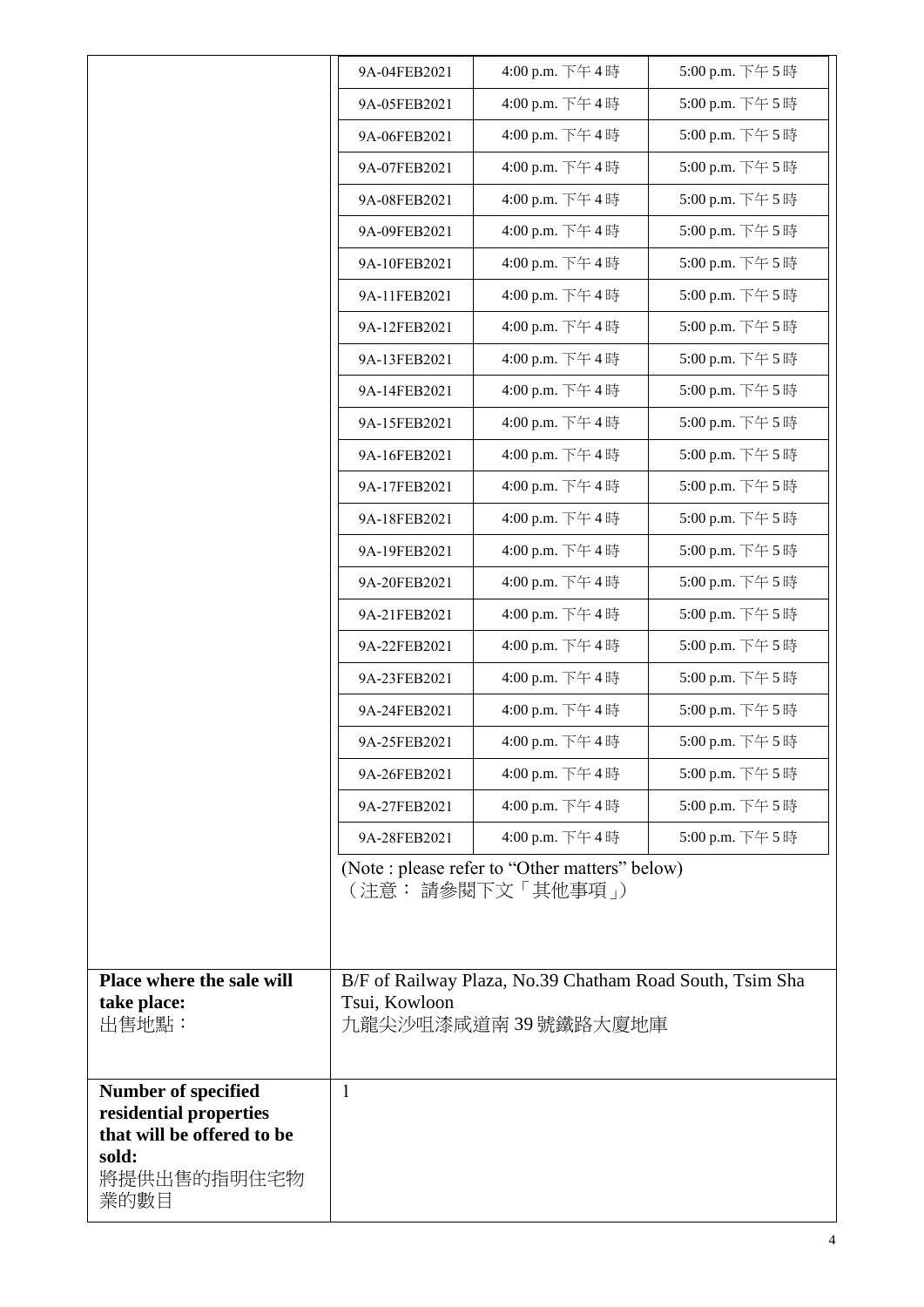## **Description of the residential properties that will be offered to be sold:**

將提供出售的指明住宅物業的描述:

The following flat(s):

以下單位 :

## 9&10A

**The method to be used to determine the order of priority in which each of the persons interested in purchasing any of the specified residential properties may select the residential property that the person wishes to purchase:** 

將會使用何種方法,決定有意購買該等指明住宅物業的每名人士可揀選其意欲購買的住宅 物業的優先次序:

Subject to other matters, sale by tender - see details and particulars in the tender notices. Details and particulars in the tender notices under different Tender No. are different.

受制於其他事項,以招標方式出售 - 請參閱指明住宅物業的招標公告的細節和詳情。不同 招標號碼下招標公告的細節和詳情會有不同。

During the following periods, the tender notices and other relevant tender documents of the specified residential properties will be made available for collection free of charge at B/F, Railway Plaza, No.39 Chatham Road South, Tsim Sha Tsui, Kowloon:-

於以下時段,招標公告及其他有關招標文件可於九龍尖沙咀漆咸道南39號鐵路大廈地庫免 費領取:

| Tender No.<br>招標號碼 | Specified residential properties that will be<br>offered to be sold                                |                                       | Tender notice and other relevant tender documents<br>will be made available for collection during the<br>following periods<br>於以下時段,招標公告及<br>其他相關招標文件可供領取 |
|--------------------|----------------------------------------------------------------------------------------------------|---------------------------------------|-----------------------------------------------------------------------------------------------------------------------------------------------------------|
|                    | 將提供出售的指明住宅物業的數目                                                                                    | Date<br>(Day/Month/Year)<br>日期(日/月/年) | Time<br>時間                                                                                                                                                |
| 9A-01JAN2021       | All the specified residential properties set out in<br>the Sales Arrangements<br>所有於銷售安排中列出的指明住宅物業 | 01/01/2021                            | 3:00 p.m. to 5:00 p.m.<br>下午3時至下午5時                                                                                                                       |
| 9A-02JAN2021       | All the available and remaining<br>specified properties<br>所有可供出售及餘下的指明住宅物業                        | 02/01/2021                            | 3:00 p.m. to 5:00 p.m.<br>下午3時至下午5時                                                                                                                       |
| 9A-03JAN2021       | All the available and remaining<br>specified properties<br>所有可供出售及餘下的指明住宅物業                        | 03/01/2021                            | 3:00 p.m. to 5:00 p.m.<br>下午3時至下午5時                                                                                                                       |
| 9A-04JAN2021       | All the available and remaining<br>specified properties<br>所有可供出售及餘下的指明住宅物業                        | 04/01/2021                            | $3:00$ p.m. to 5:00 p.m.<br>下午3時至下午5時                                                                                                                     |
| 9A-05JAN2021       | All the available and remaining<br>specified properties<br>所有可供出售及餘下的指明住宅物業                        | 05/01/2021                            | 3:00 p.m. to 5:00 p.m.<br>下午3時至下午5時                                                                                                                       |
| 9A-06JAN2021       | All the available and remaining<br>specified properties<br>所有可供出售及餘下的指明住宅物業                        | 06/01/2021                            | 3:00 p.m. to 5:00 p.m.<br>下午3時至下午5時                                                                                                                       |
| 9A-07JAN2021       | All the available and remaining<br>specified properties<br>所有可供出售及餘下的指明住宅物業                        | 07/01/2021                            | 3:00 p.m. to 5:00 p.m.<br>下午3時至下午5時                                                                                                                       |
| 9A-08JAN2021       | All the available and remaining<br>specified properties<br>所有可供出售及餘下的指明住宅物業                        | 08/01/2021                            | 3:00 p.m. to 5:00 p.m.<br>下午3時至下午5時                                                                                                                       |
| 9A-09JAN2021       | All the available and remaining<br>specified properties<br>所有可供出售及餘下的指明住宅物業                        | 09/01/2021                            | 3:00 p.m. to 5:00 p.m.<br>下午3時至下午5時                                                                                                                       |
| 9A-10JAN2021       | All the available and remaining<br>specified properties<br>所有可供出售及餘下的指明住宅物業                        | 10/01/2021                            | 3:00 p.m. to 5:00 p.m.<br>下午3時至下午5時                                                                                                                       |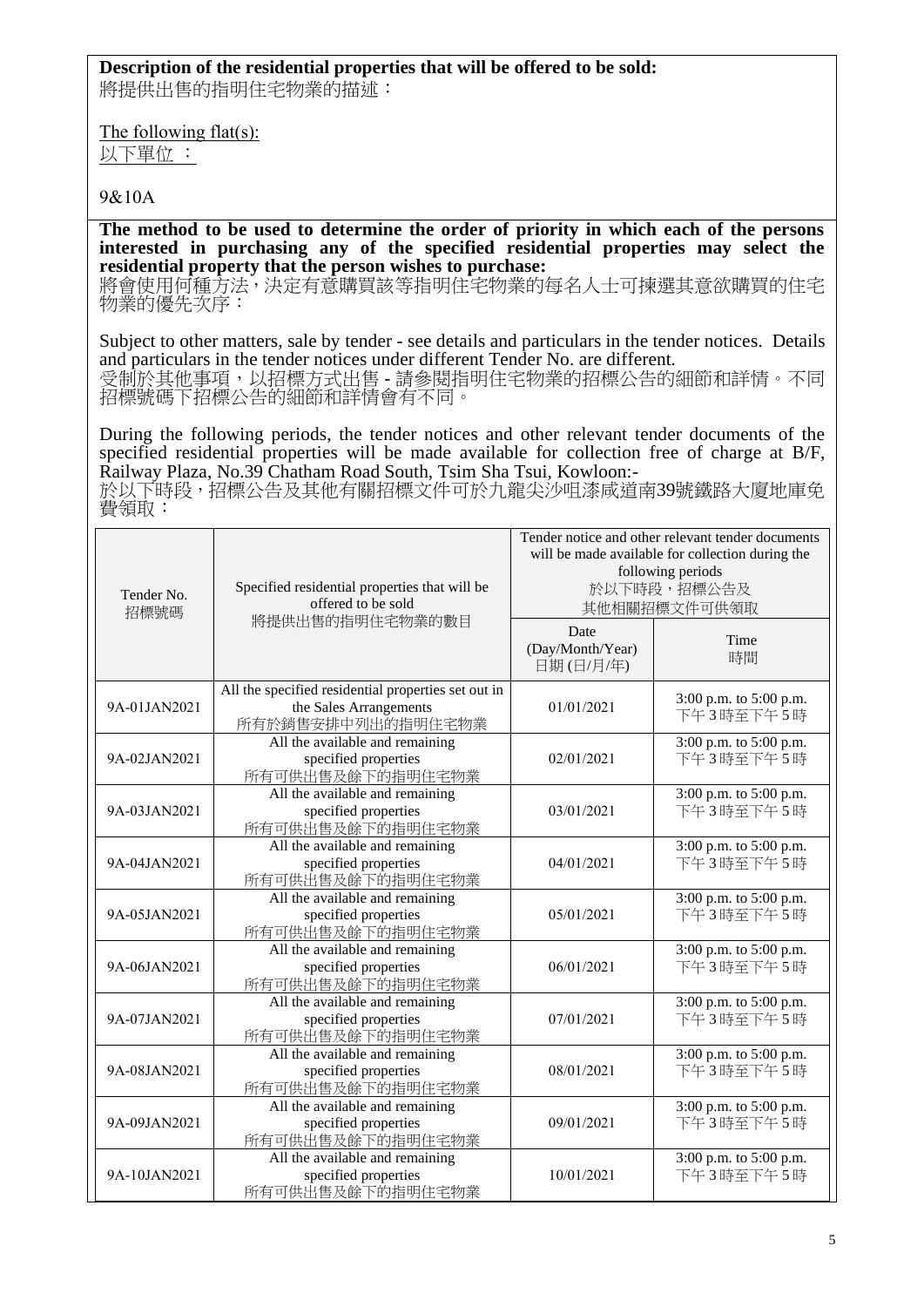| 9A-11JAN2021 | All the available and remaining<br>specified properties<br>所有可供出售及餘下的指明住宅物業 | 11/01/2021 | 3:00 p.m. to 5:00 p.m.<br>下午3時至下午5時     |
|--------------|-----------------------------------------------------------------------------|------------|-----------------------------------------|
| 9A-12JAN2021 | All the available and remaining<br>specified properties<br>所有可供出售及餘下的指明住宅物業 | 12/01/2021 | 3:00 p.m. to 5:00 p.m.<br>下午3時至下午5時     |
| 9A-13JAN2021 | All the available and remaining<br>specified properties<br>所有可供出售及餘下的指明住宅物業 | 13/01/2021 | 3:00 p.m. to 5:00 p.m.<br>下午3時至下午5時     |
| 9A-14JAN2021 | All the available and remaining<br>specified properties<br>所有可供出售及餘下的指明住宅物業 | 14/01/2021 | 3:00 p.m. to 5:00 p.m.<br>下午3時至下午5時     |
| 9A-15JAN2021 | All the available and remaining<br>specified properties<br>所有可供出售及餘下的指明住宅物業 | 15/01/2021 | 3:00 p.m. to 5:00 p.m.<br>下午3時至下午5時     |
| 9A-16JAN2021 | All the available and remaining<br>specified properties<br>所有可供出售及餘下的指明住宅物業 | 16/01/2021 | 3:00 p.m. to 5:00 p.m.<br>下午3時至下午5時     |
| 9A-17JAN2021 | All the available and remaining<br>specified properties<br>所有可供出售及餘下的指明住宅物業 | 17/01/2021 | 3:00 p.m. to 5:00 p.m.<br>下午3時至下午5時     |
| 9A-18JAN2021 | All the available and remaining<br>specified properties<br>所有可供出售及餘下的指明住宅物業 | 18/01/2021 | 3:00 p.m. to 5:00 p.m.<br>下午3時至下午5時     |
| 9A-19JAN2021 | All the available and remaining<br>specified properties<br>所有可供出售及餘下的指明住宅物業 | 19/01/2021 | 3:00 p.m. to 5:00 p.m.<br>下午3時至下午5時     |
| 9A-20JAN2021 | All the available and remaining<br>specified properties<br>所有可供出售及餘下的指明住宅物業 | 20/01/2021 | $3:00$ p.m. to $5:00$ p.m.<br>下午3時至下午5時 |
| 9A-21JAN2021 | All the available and remaining<br>specified properties<br>所有可供出售及餘下的指明住宅物業 | 21/01/2021 | 3:00 p.m. to 5:00 p.m.<br>下午3時至下午5時     |
| 9A-22JAN2021 | All the available and remaining<br>specified properties<br>所有可供出售及餘下的指明住宅物業 | 22/01/2021 | 3:00 p.m. to 5:00 p.m.<br>下午3時至下午5時     |
| 9A-23JAN2021 | All the available and remaining<br>specified properties<br>所有可供出售及餘下的指明住宅物業 | 23/01/2021 | 3:00 p.m. to 5:00 p.m.<br>下午3時至下午5時     |
| 9A-24JAN2021 | All the available and remaining<br>specified properties<br>所有可供出售及餘下的指明住宅物業 | 24/01/2021 | 3:00 p.m. to 5:00 p.m.<br>下午3時至下午5時     |
| 9A-25JAN2021 | All the available and remaining<br>specified properties<br>所有可供出售及餘下的指明住宅物業 | 25/01/2021 | 3:00 p.m. to 5:00 p.m.<br>下午3時至下午5時     |
| 9A-26JAN2021 | All the available and remaining<br>specified properties<br>所有可供出售及餘下的指明住宅物業 | 26/01/2021 | 3:00 p.m. to 5:00 p.m.<br>下午3時至下午5時     |
| 9A-27JAN2021 | All the available and remaining<br>specified properties<br>所有可供出售及餘下的指明住宅物業 | 27/01/2021 | 3:00 p.m. to 5:00 p.m.<br>下午3時至下午5時     |
| 9A-28JAN2021 | All the available and remaining<br>specified properties<br>所有可供出售及餘下的指明住宅物業 | 28/01/2021 | 3:00 p.m. to 5:00 p.m.<br>下午3時至下午5時     |
| 9A-29JAN2021 | All the available and remaining<br>specified properties<br>所有可供出售及餘下的指明住宅物業 | 29/01/2021 | 3:00 p.m. to 5:00 p.m.<br>下午3時至下午5時     |
| 9A-30JAN2021 | All the available and remaining<br>specified properties<br>所有可供出售及餘下的指明住宅物業 | 30/01/2021 | 3:00 p.m. to 5:00 p.m.<br>下午3時至下午5時     |
| 9A-31JAN2021 | All the available and remaining<br>specified properties<br>所有可供出售及餘下的指明住宅物業 | 31/01/2021 | 3:00 p.m. to 5:00 p.m.<br>下午3時至下午5時     |
| 9A-01FEB2021 | All the available and remaining<br>specified properties<br>所有可供出售及餘下的指明住宅物業 | 01/02/2021 | 3:00 p.m. to 5:00 p.m.<br>下午3時至下午5時     |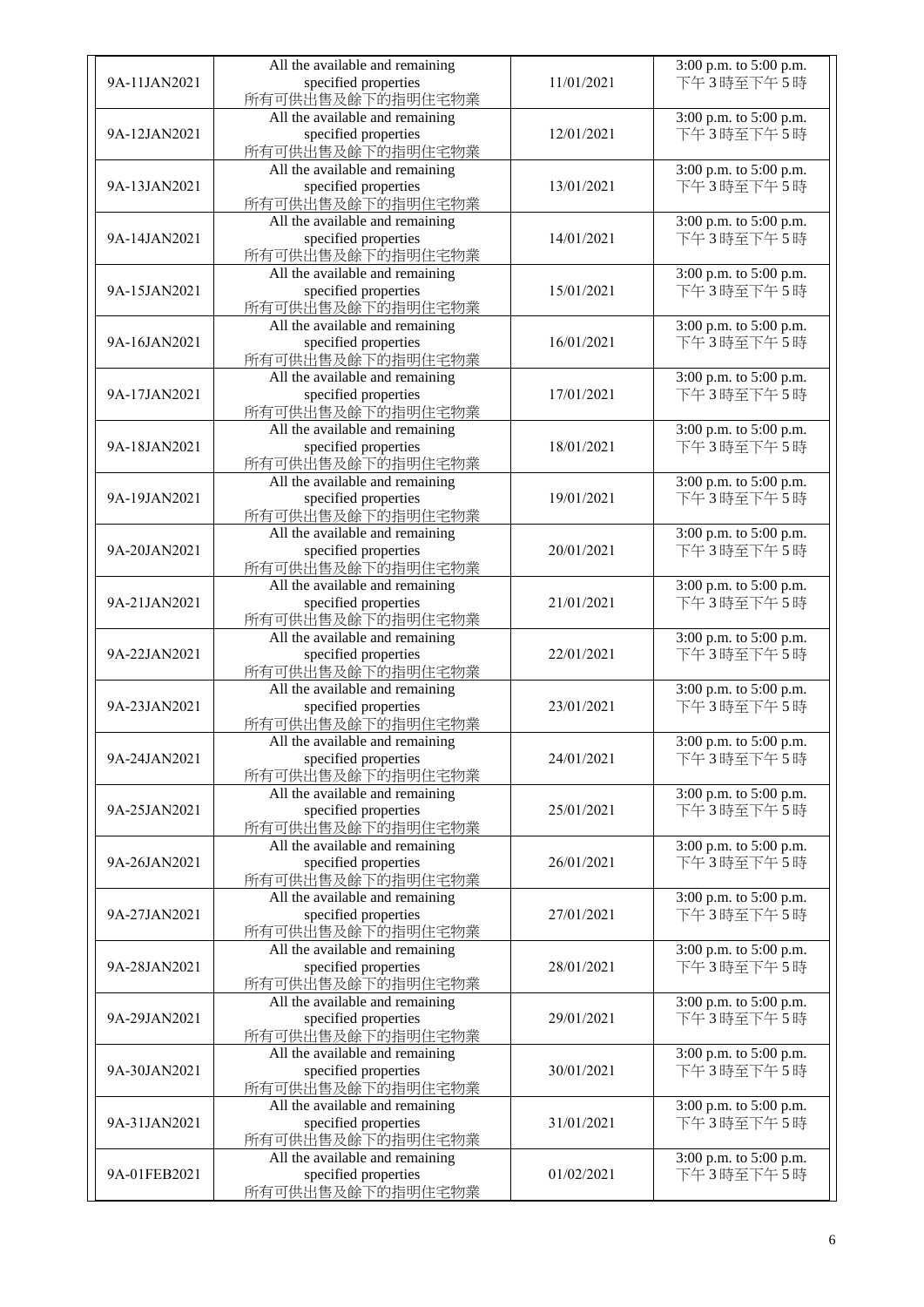| 9A-02FEB2021 | All the available and remaining<br>specified properties<br>所有可供出售及餘下的指明住宅物業 | 02/02/2021 | 3:00 p.m. to 5:00 p.m.<br>下午3時至下午5時 |
|--------------|-----------------------------------------------------------------------------|------------|-------------------------------------|
| 9A-03FEB2021 | All the available and remaining<br>specified properties<br>所有可供出售及餘下的指明住宅物業 | 03/02/2021 | 3:00 p.m. to 5:00 p.m.<br>下午3時至下午5時 |
| 9A-04FEB2021 | All the available and remaining<br>specified properties<br>所有可供出售及餘下的指明住宅物業 | 04/02/2021 | 3:00 p.m. to 5:00 p.m.<br>下午3時至下午5時 |
| 9A-05FEB2021 | All the available and remaining<br>specified properties<br>所有可供出售及餘下的指明住宅物業 | 05/02/2021 | 3:00 p.m. to 5:00 p.m.<br>下午3時至下午5時 |
| 9A-06FEB2021 | All the available and remaining<br>specified properties<br>所有可供出售及餘下的指明住宅物業 | 06/02/2021 | 3:00 p.m. to 5:00 p.m.<br>下午3時至下午5時 |
| 9A-07FEB2021 | All the available and remaining<br>specified properties<br>所有可供出售及餘下的指明住宅物業 | 07/02/2021 | 3:00 p.m. to 5:00 p.m.<br>下午3時至下午5時 |
| 9A-08FEB2021 | All the available and remaining<br>specified properties<br>所有可供出售及餘下的指明住宅物業 | 08/02/2021 | 3:00 p.m. to 5:00 p.m.<br>下午3時至下午5時 |
| 9A-09FEB2021 | All the available and remaining<br>specified properties<br>所有可供出售及餘下的指明住宅物業 | 09/02/2021 | 3:00 p.m. to 5:00 p.m.<br>下午3時至下午5時 |
| 9A-10FEB2021 | All the available and remaining<br>specified properties<br>所有可供出售及餘下的指明住宅物業 | 10/02/2021 | 3:00 p.m. to 5:00 p.m.<br>下午3時至下午5時 |
| 9A-11FEB2021 | All the available and remaining<br>specified properties<br>所有可供出售及餘下的指明住宅物業 | 11/02/2021 | 3:00 p.m. to 5:00 p.m.<br>下午3時至下午5時 |
| 9A-12FEB2021 | All the available and remaining<br>specified properties<br>所有可供出售及餘下的指明住宅物業 | 12/02/2021 | 3:00 p.m. to 5:00 p.m.<br>下午3時至下午5時 |
| 9A-13FEB2021 | All the available and remaining<br>specified properties<br>所有可供出售及餘下的指明住宅物業 | 13/02/2021 | 3:00 p.m. to 5:00 p.m.<br>下午3時至下午5時 |
| 9A-14FEB2021 | All the available and remaining<br>specified properties<br>所有可供出售及餘下的指明住宅物業 | 14/02/2021 | 3:00 p.m. to 5:00 p.m.<br>下午3時至下午5時 |
| 9A-15FEB2021 | All the available and remaining<br>specified properties<br>所有可供出售及餘下的指明住宅物業 | 15/02/2021 | 3:00 p.m. to 5:00 p.m.<br>下午3時至下午5時 |
| 9A-16FEB2021 | All the available and remaining<br>specified properties<br>所有可供出售及餘下的指明住宅物業 | 16/02/2021 | 3:00 p.m. to 5:00 p.m.<br>下午3時至下午5時 |
| 9A-17FEB2021 | All the available and remaining<br>specified properties<br>所有可供出售及餘下的指明住宅物業 | 17/02/2021 | 3:00 p.m. to 5:00 p.m.<br>下午3時至下午5時 |
| 9A-18FEB2021 | All the available and remaining<br>specified properties<br>所有可供出售及餘下的指明住宅物業 | 18/02/2021 | 3:00 p.m. to 5:00 p.m.<br>下午3時至下午5時 |
| 9A-19FEB2021 | All the available and remaining<br>specified properties<br>所有可供出售及餘下的指明住宅物業 | 19/02/2021 | 3:00 p.m. to 5:00 p.m.<br>下午3時至下午5時 |
| 9A-20FEB2021 | All the available and remaining<br>specified properties<br>所有可供出售及餘下的指明住宅物業 | 20/02/2021 | 3:00 p.m. to 5:00 p.m.<br>下午3時至下午5時 |
| 9A-21FEB2021 | All the available and remaining<br>specified properties<br>所有可供出售及餘下的指明住宅物業 | 21/02/2021 | 3:00 p.m. to 5:00 p.m.<br>下午3時至下午5時 |
| 9A-22FEB2021 | All the available and remaining<br>specified properties<br>所有可供出售及餘下的指明住宅物業 | 22/02/2021 | 3:00 p.m. to 5:00 p.m.<br>下午3時至下午5時 |
| 9A-23FEB2021 | All the available and remaining<br>specified properties<br>所有可供出售及餘下的指明住宅物業 | 23/02/2021 | 3:00 p.m. to 5:00 p.m.<br>下午3時至下午5時 |